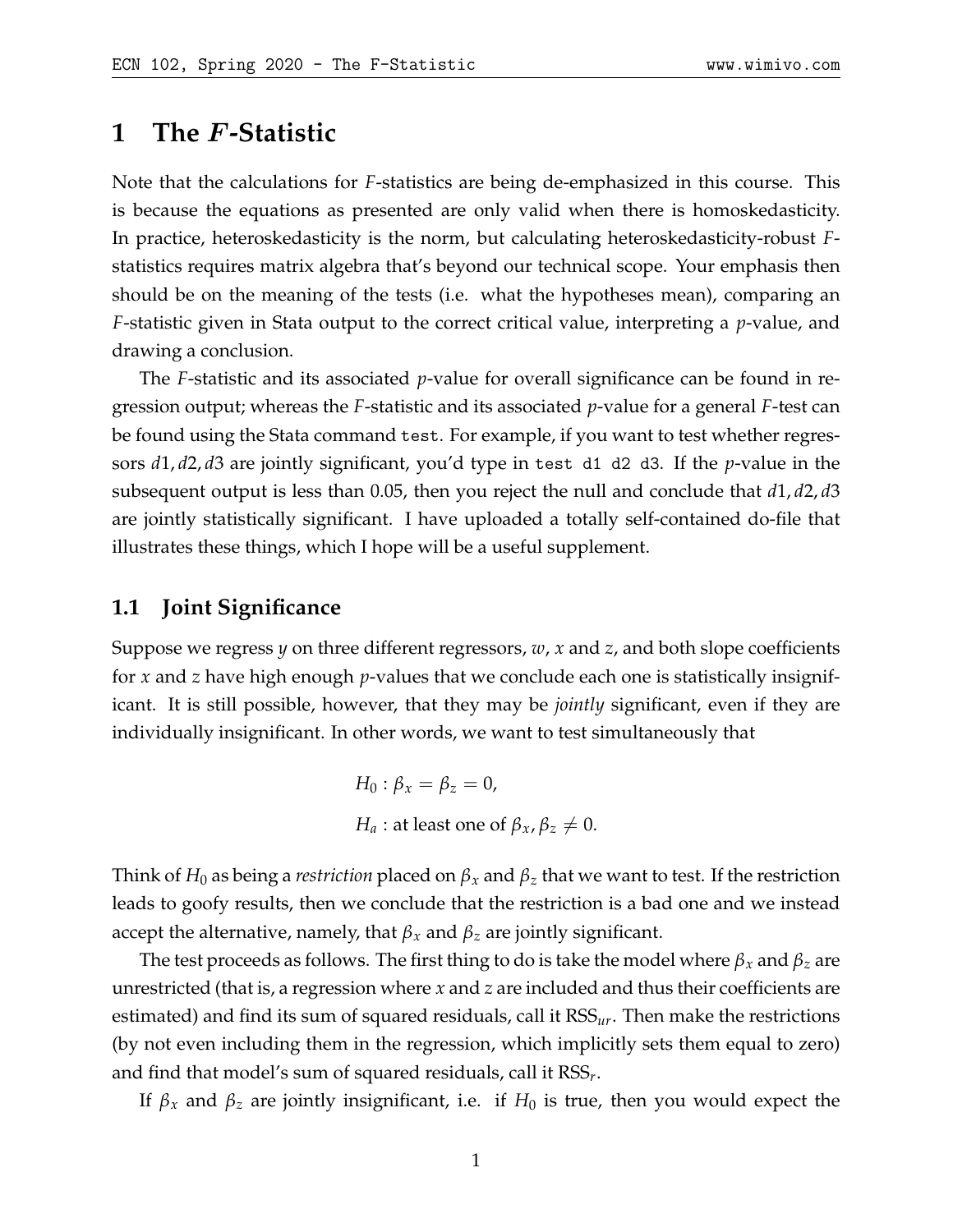difference between the two RSS terms to be small since the RSS represents unexplained variation in *y*. In other words, if *β<sup>x</sup>* and *β<sup>z</sup>* are jointly insignificant, then we shouldn't expect much difference in how well the model explain things (or how badly the model explains things, since we're using RSS) whether they're both simultaneously included or not. In other-other words, we're testing whether or not the regression is significantly (in the statistical sense) less bad when we include regressors *x* and *z*.

We just need to formalize what we mean by a "small" difference between the two. This is given by the *F*-statistic,

$$
F \equiv \frac{(\text{RSS}_r - \text{RSS}_{ur})/(k - g)}{\text{RSS}_{ur}/(n - k)},
$$
\n(1)

which is drawn from the *Fk*−*g*,*n*−*<sup>k</sup>* distribution, where

- *n* is the number of observations;
- *k* is the number of parameters being estimated in the unrestricted model, in this case  $k = 4$  because we estimate the intercept plus slope coefficients for *w*, *x*, and *z*;
- *g* is the number of parameters being estimated in the restricted model, in this case *g* = 2 because the restricted models omits *x* and *z* and hence only estimates the intercept and slope coefficient for *w*;
- *Fk*−*g*,*n*−*<sup>k</sup>* is the *F*-distribution with *k* − *g* parameters included in the restriction and *n* − *k* is the unrestricted degrees of freedom.

Sometimes we write  $q = k - g$  for the number of restrictions instead. In fact, I prefer that and it's very common and I will use it instead. Then we have

$$
F \equiv \frac{(\text{RSS}_r - \text{RSS}_{ur})/(q)}{\text{RSS}_{ur}/(n-k)},
$$
\n(2)

which is drawn from the *Fq*,*n*−*<sup>k</sup>* distribution.

### **1.2 Overall Significance**

At the extreme end, we can test whether *all* regressors are jointly significant by comparing it to a regression with *no* regressors. There are *k* estimates, *k* − 1 of them are from regressors, therefore we are making  $q = k - 1$  restrictions. Since we are imposing that all regressor coefficients are zero, it means the restricted model has zero explanatory power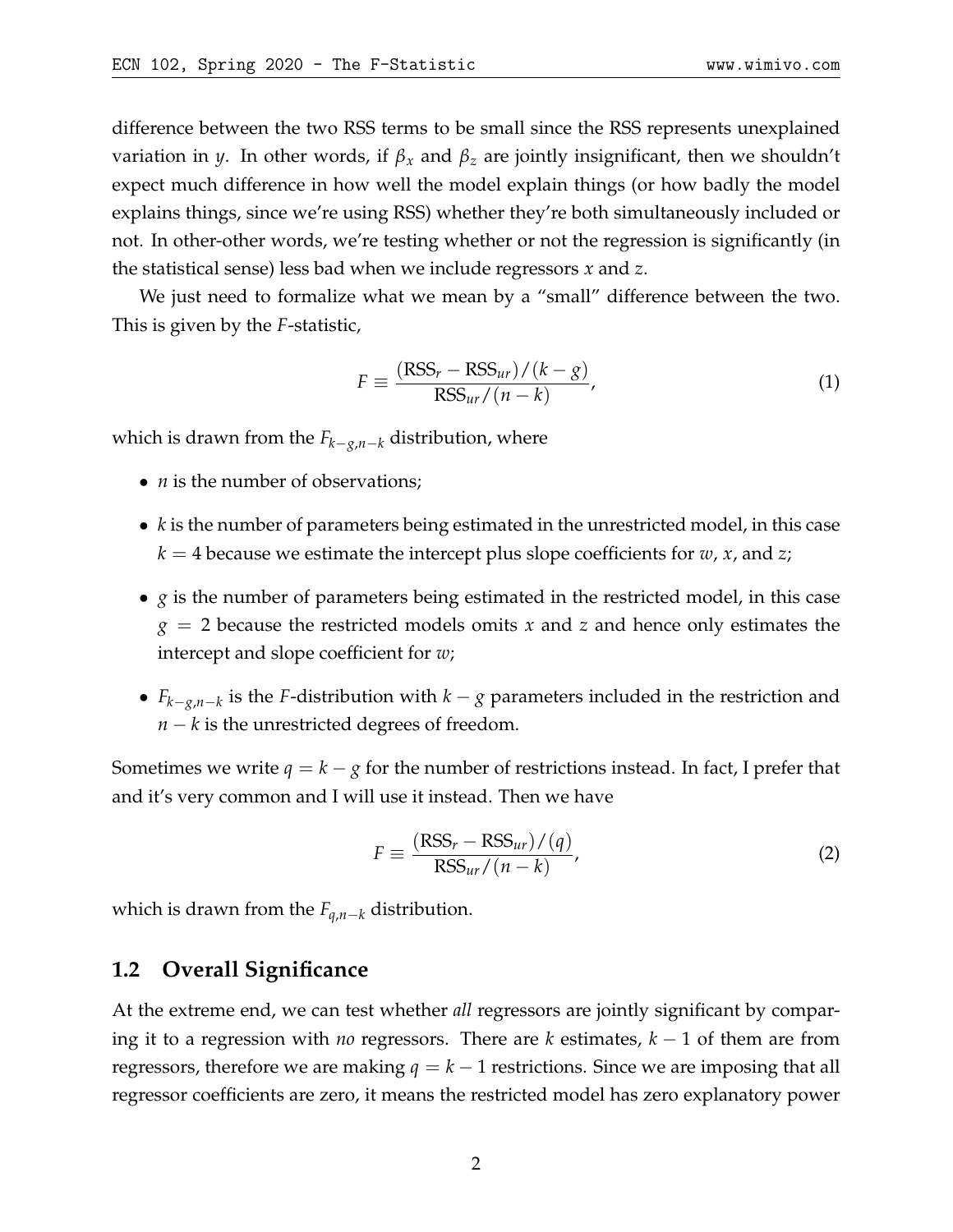and therefore  $RSS<sub>r</sub> = TSS$ . Using these two pieces of information, we can write the *F*statistic as

$$
F \equiv \frac{R^2/(k-1)}{(1 - R^2)/(n - k)},
$$
\n(3)

where  $R^2$  is from the unrestricted regression.

### **1.3 Individual Significance**

At the other extreme end, we can use the *F*-test to test just one restriction, for example  $H_0: \beta_x = 0$  against  $H_a: \beta_x \neq 0$ . This looks like a simple, ordinary hypothesis test, and indeed, the *F*-statistic in this case will be the *t*-statistic squared.

# **1.4 Inference**

The unrestricted model can never explain less than the restricted model, and it follows that  $\text{RSS}_{ur} \leq \text{RSS}_{r}.$  This means that the *F*-statistic can never be negative; and furthermore it means that we only reject the null hypothesis when the *F*-statistic is too large in the positive direction. Therefore inference only looks at the right-tail, so there is no need to chop the significance in half when finding critical values or multiply by 2 when finding the *p*-value. Also note that the formulas for *F* as given *are only valid with homoskedasticity!!!!111!* Could be a multiple choice question. Typically we have to use a different version of the *F*-statistic to account for heteroskedasticity which is difficult to compute; we'll rely on Stata to find it.

# **2 Examples**

I now provide some worked-out examples from Colin Cameron's old exams which use the manual calculations for the *F*-statistic. Again, these calculations are being de-emphasized, so I caution against the relevance of calculating *F*. Prioritize other things. The rest is salient, however.

# **2.1 Final 2016, Problem 3c**

The question asks us to test whether the variables *radio*, *newspaper*, *tvbynews*, *region*1, and *region*2 are jointly significant. (Thus we already know that *q* = 5). That is, compared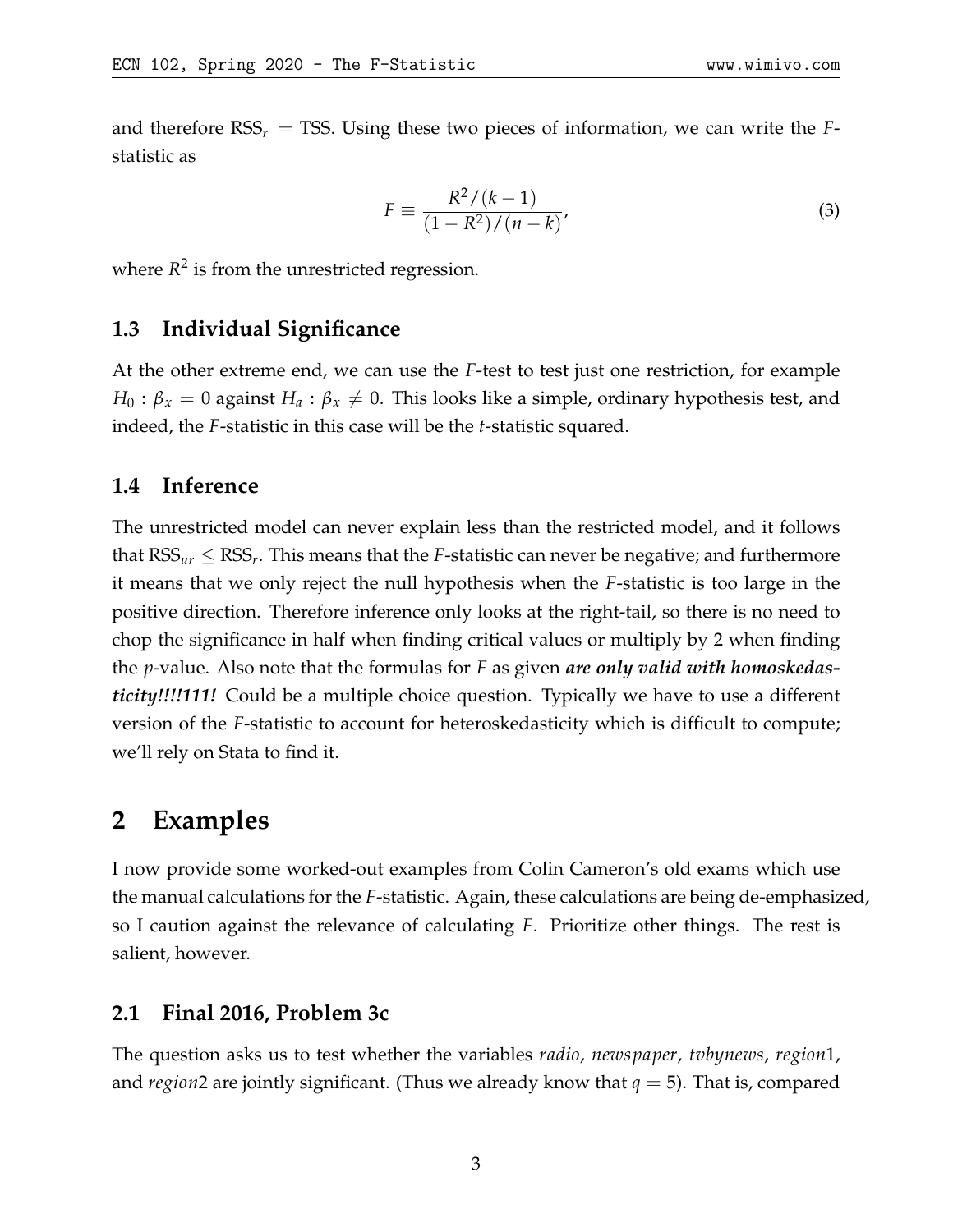to the simple regression *sales* =  $\beta_1 + \beta_2 tv + u$ , we want to see if the regression

$$
sales = \beta_1 + \beta_2 tv + \beta_3 radio + \beta_4 newspaper + \beta_5 tobynews + \beta_6 region1 + \beta_7 region2 + u
$$

is worth a damn. The test is

$$
H_0: \beta_3 = \beta_4 = \beta_5 = \beta_6 = \beta_7 = 0,
$$
  
\n $H_a: \text{at least one of } \beta_3, \beta_4, \beta_5, \beta_6, \beta_7 \neq 0.$ 

**Unrestricted Model.** The unrestricted model is the regression

$$
sales = \beta_1 + \beta_2 tv + \beta_3 radio + \beta_4 newspaper + \beta_5 tobynews + \beta_6 region1 + \beta_7 region2 + u.
$$

Thus the unrestricted model estimates  $k = 7$  parameters. The Stata output on the exam indicates that  $RSS<sub>ur</sub> = 518350292$ .

**Restricted Model.** The restricted model, which omits the variables in question, is

$$
sales = \beta_1 + \beta_2 tv + u,
$$

and thus the restricted model estimates  $g = 2$  parameters. The Stata output on the exam indicates that  $RSS<sub>r</sub> = 2102500000$ .

**F-Statistic.** There are  $n = 200$  observations. Hence the *F*-statistic is given by

$$
F = \frac{(2102500000 - 518350292)/5}{518350292/(200 - 7)} \approx 117.97.
$$

We are told that the test has a critical value of 2.261, and hence we reject the null (that the additional regressors are jointly insignificant) because  $117.97 > 2.261$ . The conclusion, then, is that the additional regressors *are* jointly significant.

#### **2.2 Final 2016, Problems 6c and 6d**

**Part C, Method 1.** By default, Stata does a test of overall significance, the *F*-statistic for which is reported in Stata as  $F(2, 18) = (C)$ . The number 2 comes from the fact that we are making  $q = 2$  restrictions in the test for overall significance (one restriction for  $\beta_x$  and